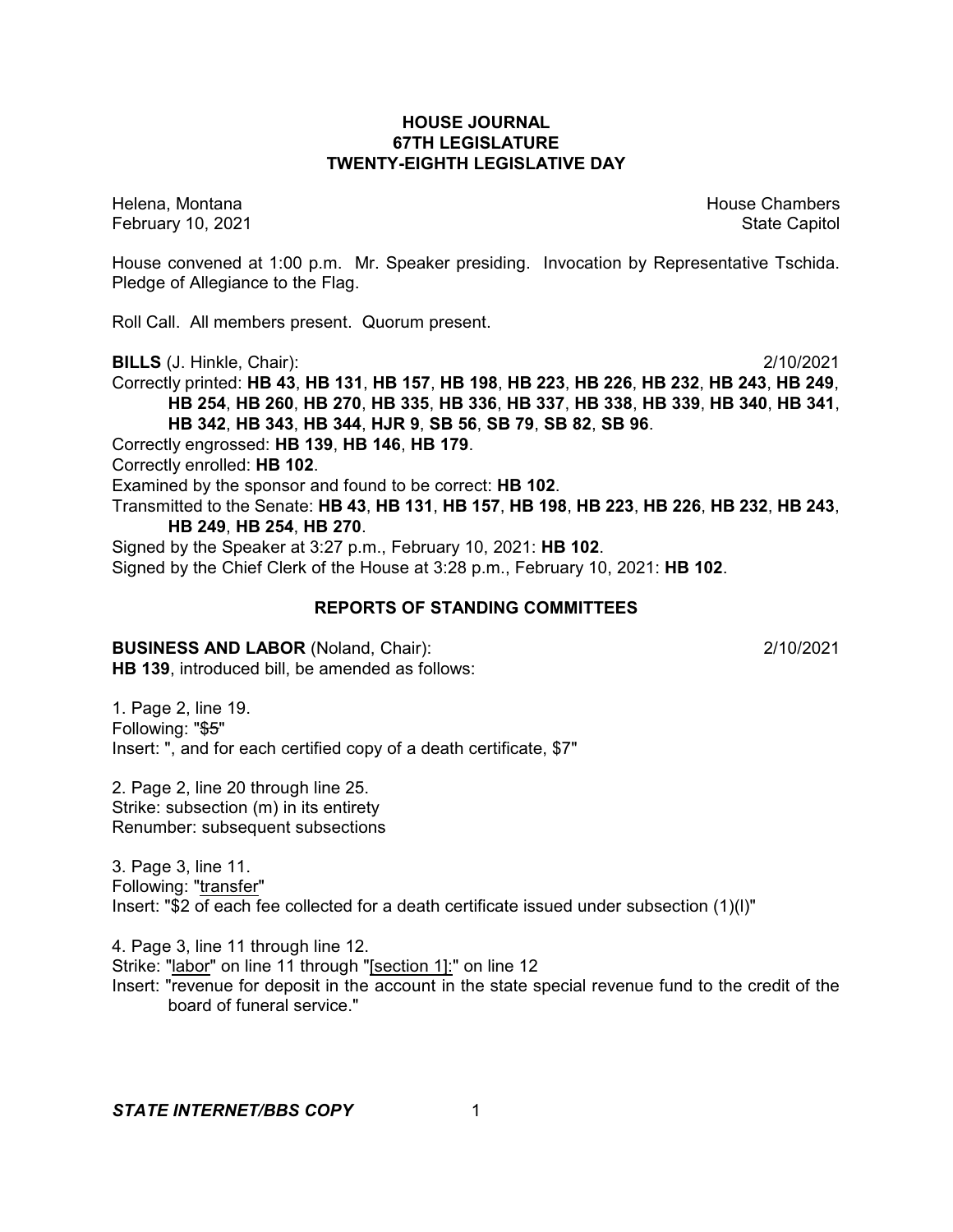5. Page 3, line 13 through line 14. Strike: subsections (i) and (ii) in their entirety And, as amended, do pass. Report adopted.

**HB 282**, do pass. Report adopted. **SB 90**, be concurred in. Report adopted.

**LOCAL GOVERNMENT** (Custer, Chair): 2/9/2021 **HB 220**, do pass. Report adopted. **HB 259**, do pass. Report adopted.

### **MESSAGES FROM THE SENATE**

**House bills** concurred in and returned to the House: 2/8/2021

**HB 41**, introduced by M. Funk **HB 45**, introduced by B. Putnam **HB 51**, introduced by J. Hamilton **HB 54**, introduced by K. Seekins-Crowe **HB 60**, introduced by D. Lenz **HB 79**, introduced by M. Noland

**Senate bills** passed and transmitted to the House for concurrence: 2/8/2021

**SB 83**, introduced by B. Hoven **SB 118**, introduced by T. Gauthier

# **FIRST READING AND COMMITMENT OF BILLS**

The following House bills were introduced, read first time, and referred to committees:

**HB 345**, introduced by K. Sullivan, A. Buckley, E. Buttrey, M. Funk, D. Harvey, J. Kassmier, K. Kelker, V. Ricci, F. Smith, B. Usher, T. Welch, referred to Judiciary.

- **HB 346**, introduced by T. Welch, referred to Energy, Technology and Federal Relations.
- **HB 347**, introduced by D. Fern, referred to State Administration.

**HB 348**, introduced by J. Keane, referred to Taxation.

**HB 349**, introduced by M. Hopkins, D. Bedey, J. Fuller, J. Read, referred to Judiciary.

**HB 350**, introduced by B. Putnam, N. Duram, F. Garner, S. Vinton, M. Blasdel, D. Salomon, referred to Judiciary.

**HB 351**, introduced by R. Marshall, referred to Judiciary.

**HB 352**, introduced by J. Hinkle, S. Berglee, M. Caferro, P. Fielder, W. Galt, J. Gillette,

D. Harvey, D. Hawk, M. Hopkins, J. Kassmier, J. Keane, S. Novak, D. Skees, F. Smith, M. Thane,

J. Trebas, K. Bogner, G. Hertz, D. Kary, T. McGillvray, referred to Fish, Wildlife and Parks.

**HB 353**, introduced by S. Gunderson, referred to Fish, Wildlife and Parks.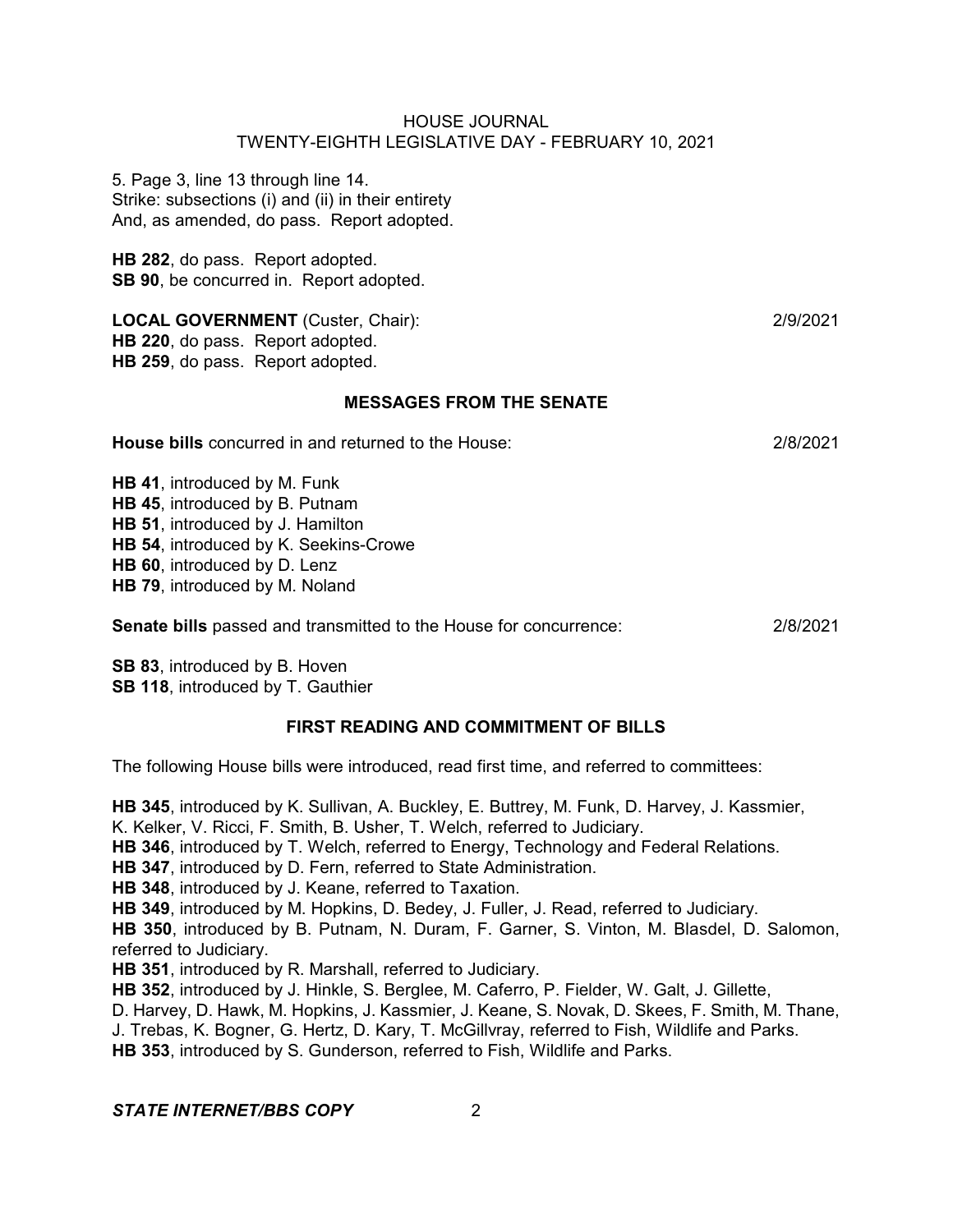**HB 354**, introduced by F. Smith, A. Buckley, M. Caferro, J. Kassmier, K. Walsh, M. Weatherwax, R. Whiteman Pena, J. Windy Boy, referred to Judiciary. **HB 355**, introduced by S. Kerns, referred to Judiciary. **HB 356**, introduced by D. Lenz, referred to Human Services. **HB 357**, introduced by J. Hamilton, referred to Taxation. **HB 358**, introduced by B. Mercer, J. Esp, referred to Judiciary. **HB 359**, introduced by L. Brewster, S. Vinton, K. Regier, referred to Energy, Technology and Federal Relations.

The following House joint resolution was introduced, read first time, and referred to committee:

**HJR 10**, introduced by D. Loge, referred to Transportation.

The following Senate bills were introduced, read first time, and referred to committees:

**SB 83**, introduced by B. Hoven, referred to Judiciary. **SB 118**, introduced by T. Gauthier, M. Blasdel, referred to Business and Labor.

## **THIRD READING OF BILLS**

The following bills having been read three several times, title and history agreed to, were disposed of in the following manner:

**HB 43** passed as follows:

Yeas: Abbott, Anderson, Bartel, Beard, Bedey, Berglee, Bertoglio, Binkley, Bishop, Brewster, Buckley, Buttrey, Caferro, Carlson, Curdy, Custer, Dooling, Dunwell, Duram, Farris-Olsen, Fern, Fielder, Fitzgerald, Fleming, France, Frazer, Fuller, Funk, Galloway, Garner, Gillette, Gist, Greef, Gunderson, Hamilton, Harvey, Hawk, Hayman, Hill, Hinkle C, Hinkle J, Holmlund, Hopkins, Jones, Karjala, Kassmier, Keane, Kelker, Keogh, Kerns, Kerr-Carpenter, Knudsen C, Knudsen R, Kortum, Lenz, Ler, Loge, Malone, Marler, Marshall, McKamey, Mercer, Mitchell, Moore, Nave, Noland, Novak, Olsen, Patelis, Phalen, Putnam, Read, Regier A, Regier M, Reksten, Ricci, Running Wolf, Schillinger, Seekins-Crowe, Sheldon-Galloway, Skees, Smith, Stafman, Stewart Peregoy, Stromswold, Sullivan, Tenenbaum, Thane, Trebas, Tschida, Usher, Vinton, Weatherwax, Welch, Whiteman Pena, Whitman, Windy Boy, Zolnikov, Mr. Speaker. Total 99

Nays: None. Total 0

Voted absentee: None.

Excused: None. Total 0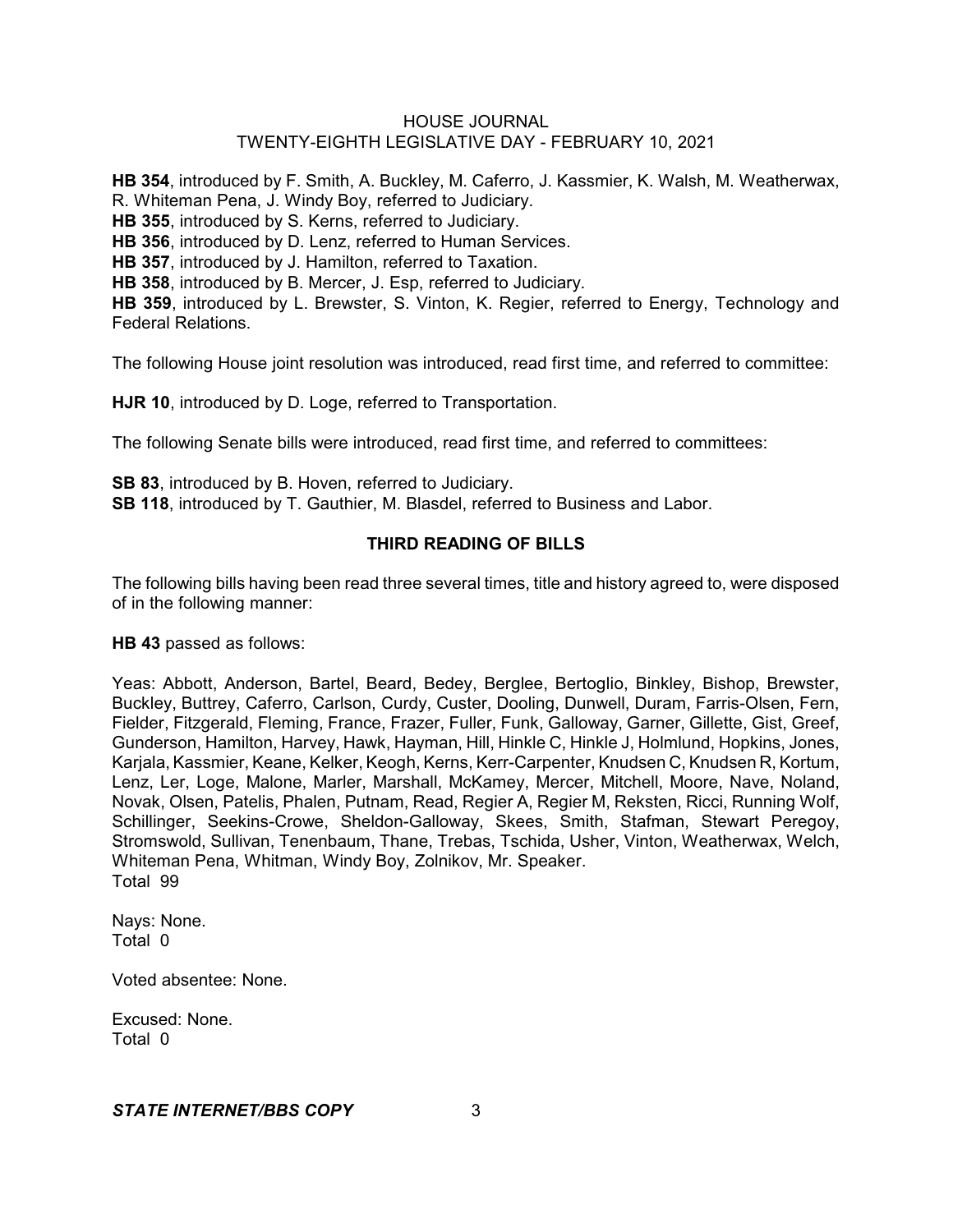Absent or not voting: Walsh. Total 1

**HB 131** passed as follows:

Yeas: Abbott, Anderson, Bartel, Beard, Bedey, Berglee, Bertoglio, Binkley, Bishop, Brewster, Buckley, Buttrey, Caferro, Carlson, Curdy, Custer, Dooling, Duram, Fern, Fielder, Fitzgerald, Fleming, France, Frazer, Fuller, Funk, Galloway, Garner, Gillette, Gist, Greef, Gunderson, Harvey, Hawk, Hayman, Hill, Hinkle C, Hinkle J, Holmlund, Hopkins, Jones, Karjala, Kassmier, Keane, Kelker, Keogh, Kerns, Kerr-Carpenter, Knudsen C, Knudsen R, Lenz, Ler, Loge, Malone, Marshall, McKamey, Mercer, Mitchell, Moore, Nave, Noland, Novak, Patelis, Phalen, Putnam, Read, Regier A, Regier M, Reksten, Ricci, Running Wolf, Schillinger, Seekins-Crowe,Sheldon-Galloway, Skees, Smith, Stewart Peregoy, Stromswold, Sullivan, Tenenbaum, Trebas, Tschida, Usher, Vinton, Weatherwax, Welch, Whiteman Pena, Whitman, Windy Boy, Zolnikov, Mr. Speaker. Total 91

Nays: Dunwell, Farris-Olsen, Hamilton, Kortum, Marler, Olsen, Stafman, Thane. Total 8

Voted absentee: None.

Excused: None. Total 0

Absent or not voting: Walsh. Total 1

**HB 157** passed as follows:

Yeas: Abbott, Anderson, Bartel, Beard, Bedey, Berglee, Bertoglio, Binkley, Bishop, Brewster, Buckley, Buttrey, Caferro, Carlson, Curdy, Custer, Dooling, Dunwell, Duram, Farris-Olsen, Fern, Fielder, Fitzgerald, Fleming, France, Frazer, Fuller, Funk, Garner, Gillette, Gist, Greef, Gunderson, Hamilton, Harvey, Hawk, Hayman, Hill, Hinkle C, Hinkle J, Holmlund, Hopkins, Jones, Karjala, Kassmier, Keane, Kelker, Keogh, Kerns, Kerr-Carpenter, Knudsen C, Knudsen R, Kortum, Lenz, Ler, Loge, Malone, Marler, Marshall, Mercer, Mitchell, Moore, Nave, Noland, Novak, Olsen, Patelis, Phalen, Putnam, Read, Regier A, Regier M, Reksten, Ricci, Running Wolf, Schillinger, Seekins-Crowe, Skees, Smith, Stafman, Stewart Peregoy, Stromswold, Sullivan, Tenenbaum, Thane, Trebas, Tschida, Usher, Vinton, Weatherwax, Welch, Whitman, Windy Boy, Zolnikov, Mr. Speaker. Total 95

Nays: Galloway, McKamey, Sheldon-Galloway, Whiteman Pena. Total 4

Voted absentee: None.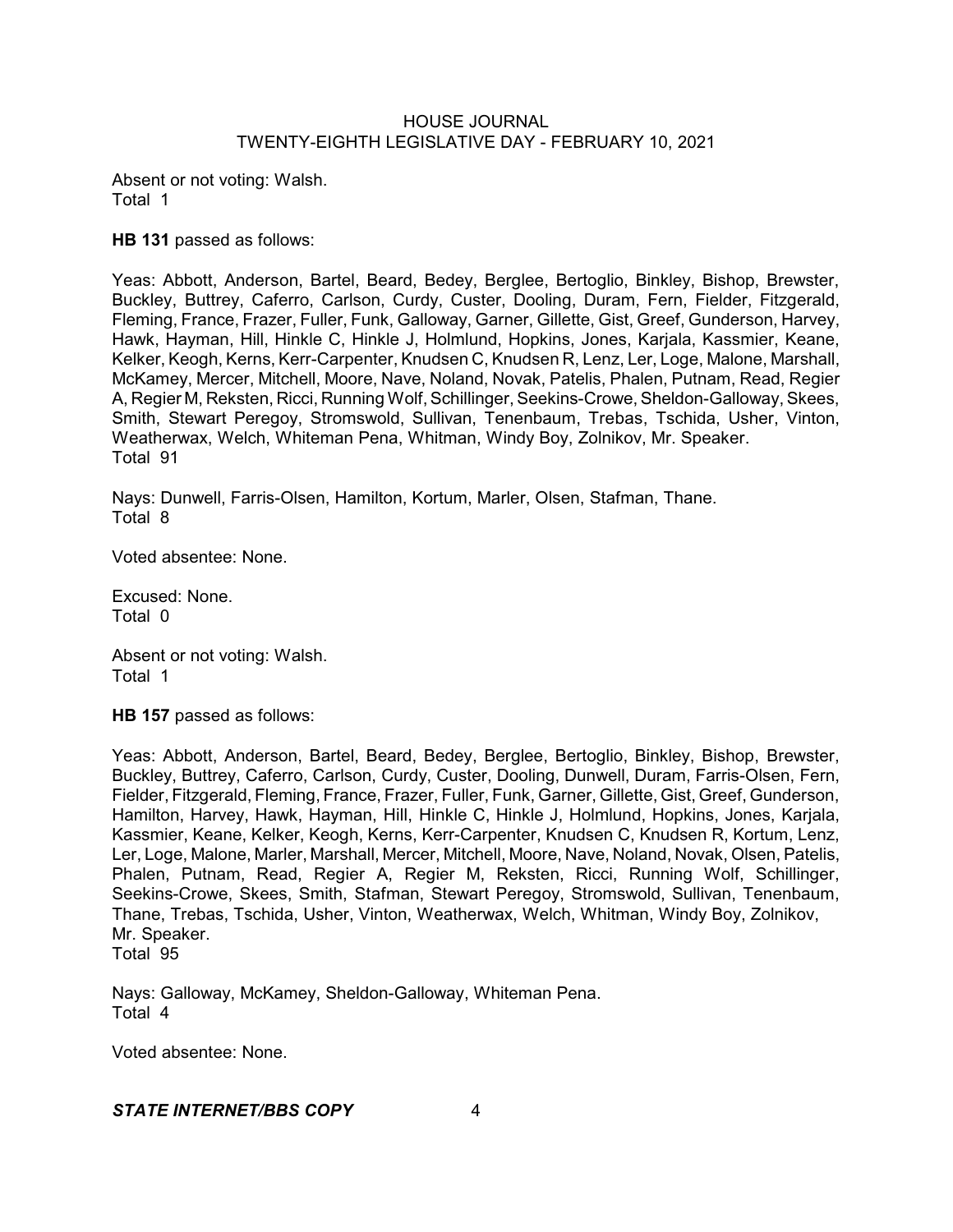Excused: None. Total 0

Absent or not voting: Walsh. Total 1

**HB 198** passed as follows:

Yeas: Abbott, Anderson, Bartel, Beard, Bedey, Berglee, Bertoglio, Binkley, Bishop, Brewster, Buckley, Buttrey, Caferro, Carlson, Curdy, Custer, Dooling, Dunwell, Duram, Farris-Olsen, Fern, Fielder, Fitzgerald, Fleming, France, Frazer, Fuller, Funk, Galloway, Garner, Gillette, Gist, Greef, Gunderson, Hamilton, Harvey, Hawk, Hayman, Hill, Hinkle C, Hinkle J, Holmlund, Hopkins, Jones, Karjala, Kassmier, Keane, Kelker, Keogh, Kerns, Kerr-Carpenter, Knudsen C, Knudsen R, Kortum, Lenz, Ler, Loge, Malone, Marler, Marshall, McKamey, Mercer, Mitchell, Moore, Nave, Noland, Novak, Olsen, Patelis, Phalen, Putnam, Read, Regier A, Regier M, Reksten, Ricci, Running Wolf, Schillinger, Seekins-Crowe, Sheldon-Galloway, Skees, Smith, Stafman, Stewart Peregoy, Stromswold, Sullivan, Tenenbaum, Thane, Trebas, Tschida, Usher, Vinton, Weatherwax, Welch, Whiteman Pena, Whitman, Windy Boy, Zolnikov, Mr. Speaker. Total 99

Nays: None. Total 0

Voted absentee: None.

Excused: None. Total 0

Absent or not voting: Walsh. Total 1

**HB 223** passed as follows:

Yeas: Anderson, Bartel, Beard, Bedey, Berglee, Bertoglio, Binkley, Brewster, Buttrey, Carlson, Custer, Dooling, Duram, Fielder, Fitzgerald, Fleming, Frazer, Fuller, Galloway, Garner, Gillette, Gist, Greef, Gunderson, Hill, Hinkle C, Hinkle J, Holmlund, Hopkins, Jones, Kassmier, Kerns, Knudsen C, Knudsen R, Lenz, Ler, Loge, Malone, Marshall, McKamey, Mercer, Mitchell, Moore, Nave, Noland, Patelis, Phalen, Read, Regier A, Regier M, Reksten, Ricci, Schillinger, Seekins-Crowe, Sheldon-Galloway, Skees, Stromswold, Trebas, Tschida, Usher, Vinton, Welch, Whitman, Zolnikov, Mr. Speaker. Total 65

Nays: Abbott, Bishop, Buckley, Caferro, Curdy, Dunwell, Farris-Olsen, Fern, France, Funk, Hamilton, Harvey, Hawk, Hayman, Karjala, Keane, Kelker, Keogh, Kerr-Carpenter, Kortum, Marler,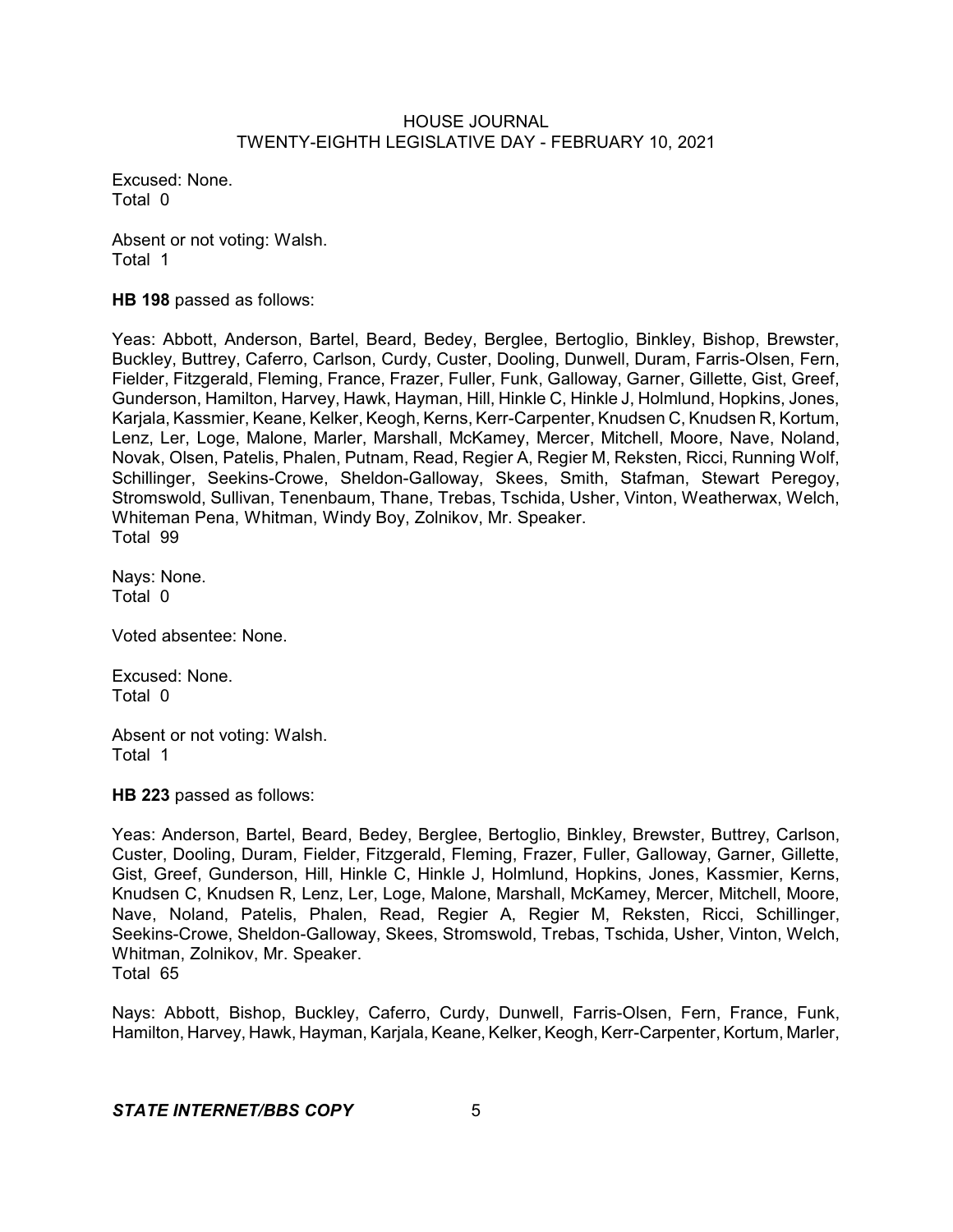Novak, Olsen, Putnam, Running Wolf, Smith, Stafman, Stewart Peregoy, Sullivan, Tenenbaum, Thane, Weatherwax, Whiteman Pena, Windy Boy. Total 34

Voted absentee: None.

Excused: None. Total 0

Absent or not voting: Walsh. Total 1

**HB 226** passed as follows:

Yeas: Abbott, Anderson, Bartel, Beard, Bedey, Berglee, Bertoglio, Binkley, Bishop, Brewster, Buckley, Buttrey, Carlson, Curdy, Custer, Dooling, Farris-Olsen, Fern, Fielder, Fitzgerald, Fleming, Frazer, Fuller, Funk, Garner, Gillette, Gist, Gunderson, Harvey, Hawk, Hill, Hinkle C, Hinkle J, Holmlund, Hopkins, Jones, Karjala, Kassmier, Kelker, Keogh, Kerns, Kerr-Carpenter, Knudsen C, Knudsen R, Kortum, Ler, Loge, Malone, Marshall, McKamey, Mercer, Mitchell, Moore, Nave, Noland, Novak, Patelis, Phalen, Putnam, Regier A, Regier M, Reksten, Ricci, Running Wolf, Schillinger, Seekins-Crowe, Skees, Stafman, Stromswold, Sullivan, Tenenbaum, Thane, Trebas, Tschida, Usher, Vinton, Welch, Whitman, Zolnikov, Mr. Speaker. Total 80

Nays: Caferro, Dunwell, Duram, France, Galloway, Greef, Hamilton, Hayman, Keane, Lenz, Marler, Olsen, Read, Sheldon-Galloway, Smith, Stewart Peregoy, Weatherwax, Whiteman Pena, Windy Boy. Total 19

Voted absentee: None.

Excused: None. Total 0

Absent or not voting: Walsh. Total 1

**HB 232** passed as follows:

Yeas: Abbott, Anderson, Bartel, Beard, Bedey, Berglee, Bertoglio, Binkley, Bishop, Brewster, Buckley, Buttrey, Caferro, Carlson, Curdy, Custer, Dooling, Dunwell, Duram, Farris-Olsen, Fern, Fielder, Fitzgerald, Fleming, France, Frazer, Fuller, Funk, Galloway, Garner, Gillette, Gist, Greef, Gunderson, Hamilton, Harvey, Hawk, Hayman, Hill, Hinkle C, Hinkle J, Holmlund, Hopkins, Jones, Karjala, Kassmier, Keane, Kelker, Keogh,Kerns, Kerr-Carpenter, Knudsen C, Knudsen R, Kortum, Lenz, Ler, Loge, Malone, Marler, Marshall, McKamey, Mercer, Mitchell, Moore, Nave, Noland,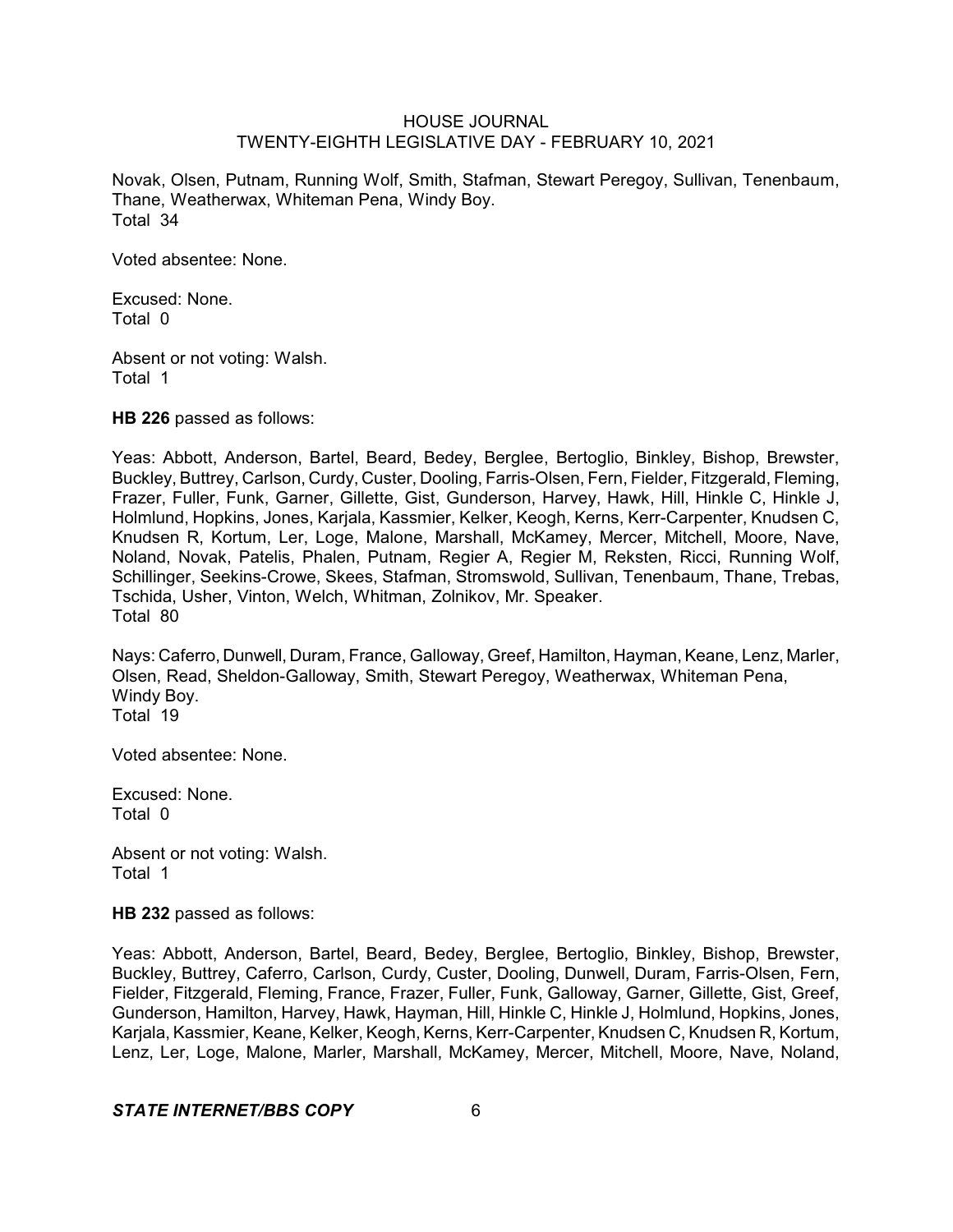Novak, Olsen, Patelis, Phalen, Putnam, Read, Regier A, Regier M, Reksten, Ricci, Running Wolf, Schillinger, Seekins-Crowe, Sheldon-Galloway, Skees, Smith, Stafman, Stewart Peregoy, Stromswold, Sullivan, Tenenbaum, Thane, Trebas, Tschida, Usher, Vinton, Walsh, Weatherwax, Welch, Whiteman Pena, Whitman, Windy Boy, Zolnikov, Mr. Speaker. Total 100

Nays: None. Total 0

Voted absentee: None.

Excused: None. Total 0

Absent or not voting: None. Total 0

**HB 243** passed as follows:

Yeas: Abbott, Anderson, Bartel, Beard, Bedey, Berglee, Bertoglio, Binkley, Bishop, Brewster, Buckley, Buttrey, Caferro, Carlson, Curdy, Custer, Dooling, Dunwell, Duram, Farris-Olsen, Fern, Fielder, Fitzgerald, Fleming, France, Frazer, Fuller, Funk, Galloway, Garner, Gillette, Gist, Greef, Gunderson, Hamilton, Harvey, Hawk, Hayman, Hill, Hinkle C, Hinkle J, Holmlund, Hopkins, Jones, Karjala, Kassmier, Keane, Kelker, Keogh, Kerns, Kerr-Carpenter, Knudsen C, Knudsen R, Kortum, Lenz, Ler, Loge, Malone, Marler, Marshall, McKamey, Mercer, Mitchell, Moore, Nave, Noland, Novak, Olsen, Patelis, Phalen, Putnam, Read, Regier A, Regier M, Reksten, Ricci, Running Wolf, Schillinger, Seekins-Crowe, Sheldon-Galloway, Skees, Smith, Stafman, Stewart Peregoy, Stromswold, Sullivan, Tenenbaum, Thane, Trebas, Tschida, Usher, Vinton, Walsh, Weatherwax, Welch, Whiteman Pena, Whitman, Windy Boy, Zolnikov, Mr. Speaker. Total 100

Nays: None. Total 0

Voted absentee: None.

Excused: None. Total 0

Absent or not voting: None. Total 0

#### **HB 249** passed as follows:

Yeas: Abbott, Anderson, Bartel, Beard, Bedey, Berglee, Bertoglio, Binkley, Bishop, Buckley,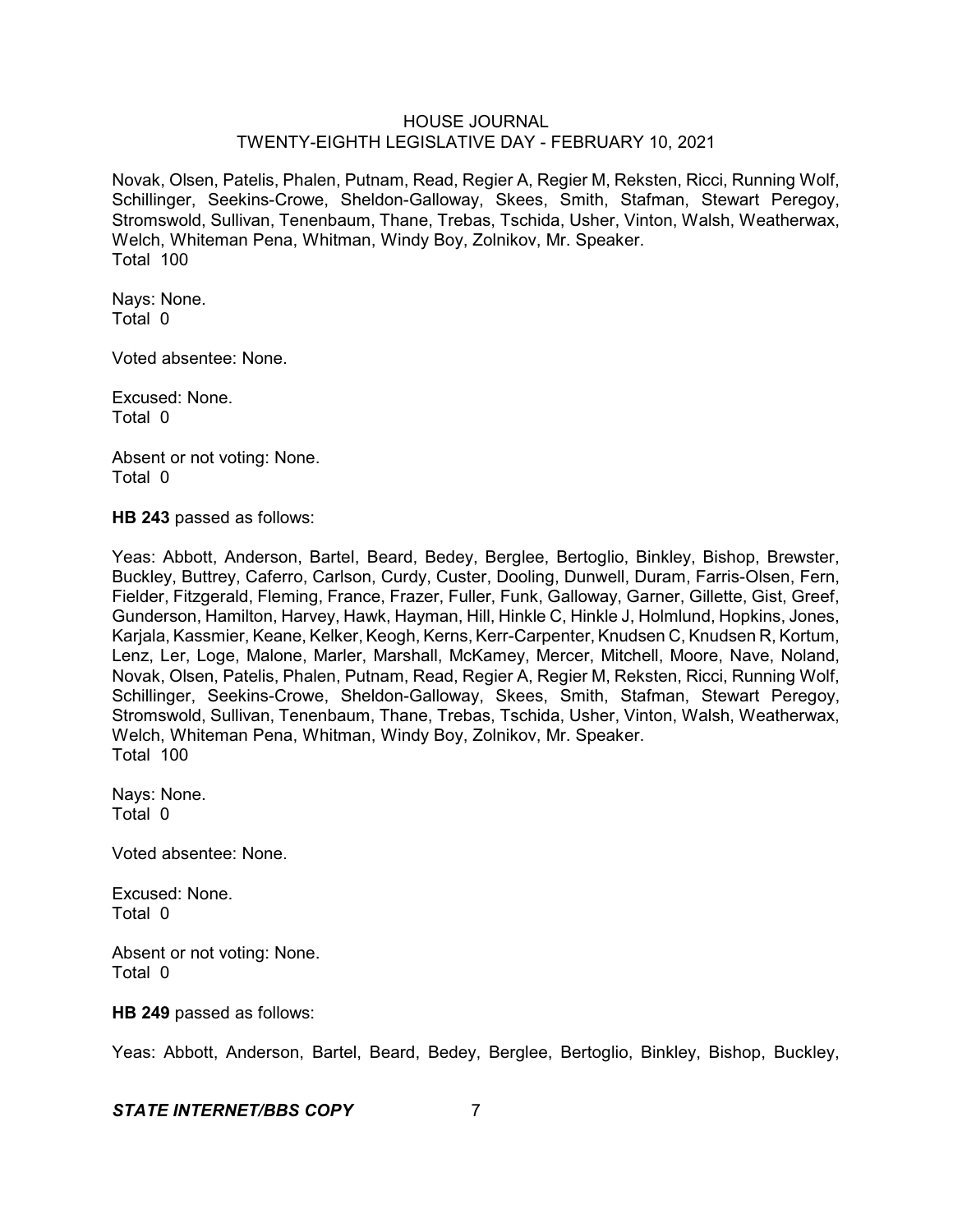Buttrey, Caferro, Carlson, Custer, Dooling, Dunwell, Duram, Farris-Olsen, Fern, Fielder, Fitzgerald, Fleming, France, Frazer, Fuller, Funk, Galloway, Garner, Gillette, Gist, Greef, Gunderson, Hamilton, Harvey, Hawk, Hill, Hinkle C, Holmlund, Hopkins, Jones, Karjala, Kassmier, Keane, Kelker, Keogh, Kerns, Kerr-Carpenter, Knudsen C, Knudsen R, Kortum, Ler, Loge, Malone, Marler, Marshall, Mitchell, Moore, Nave, Noland, Novak, Olsen, Patelis, Phalen, Putnam, Read, Regier A, Regier M, Reksten, Ricci, Running Wolf, Schillinger, Seekins-Crowe, Sheldon-Galloway, Skees, Smith, Stafman, Stromswold, Sullivan, Tenenbaum, Thane, Trebas, Tschida, Usher, Vinton, Walsh, Weatherwax, Welch, Whitman, Windy Boy, Zolnikov, Mr. Speaker. Total 91

Nays: Brewster, Curdy, Hayman, Hinkle J, Lenz, McKamey, Mercer, Stewart Peregoy, Whiteman Pena. Total 9

Voted absentee: None.

Excused: None. Total 0

Absent or not voting: None. Total 0

**HB 254** passed as follows:

Yeas: Anderson, Bartel, Beard, Bedey, Berglee, Bertoglio, Binkley, Brewster, Buttrey, Carlson, Custer, Dooling, Duram, Fielder, Fitzgerald, Fleming, Frazer, Fuller, Galloway, Garner, Gillette, Gist, Greef, Gunderson, Hill, Hinkle C, Hinkle J, Holmlund, Hopkins, Jones, Kassmier, Kerns, Knudsen C, Knudsen R, Lenz, Ler, Loge, Malone, Marshall, McKamey, Mercer, Mitchell, Moore, Nave, Noland, Patelis, Phalen, Putnam, Read, Regier A, Regier M, Reksten, Ricci, Seekins-Crowe, Sheldon-Galloway, Skees, Stromswold, Trebas, Tschida, Usher, Vinton, Walsh, Welch, Whitman, Zolnikov, Mr. Speaker.

Total 66

Nays: Abbott, Bishop, Buckley, Caferro, Curdy, Dunwell, Farris-Olsen, Fern, France, Funk, Hamilton, Harvey, Hawk, Hayman, Karjala, Keane, Kelker, Keogh, Kerr-Carpenter, Kortum, Marler, Novak, Olsen, Running Wolf, Schillinger, Smith, Stafman, Stewart Peregoy, Sullivan, Tenenbaum, Thane, Weatherwax, Whiteman Pena, Windy Boy. Total 34

Voted absentee: None.

Excused: None. Total 0

Absent or not voting: None. Total 0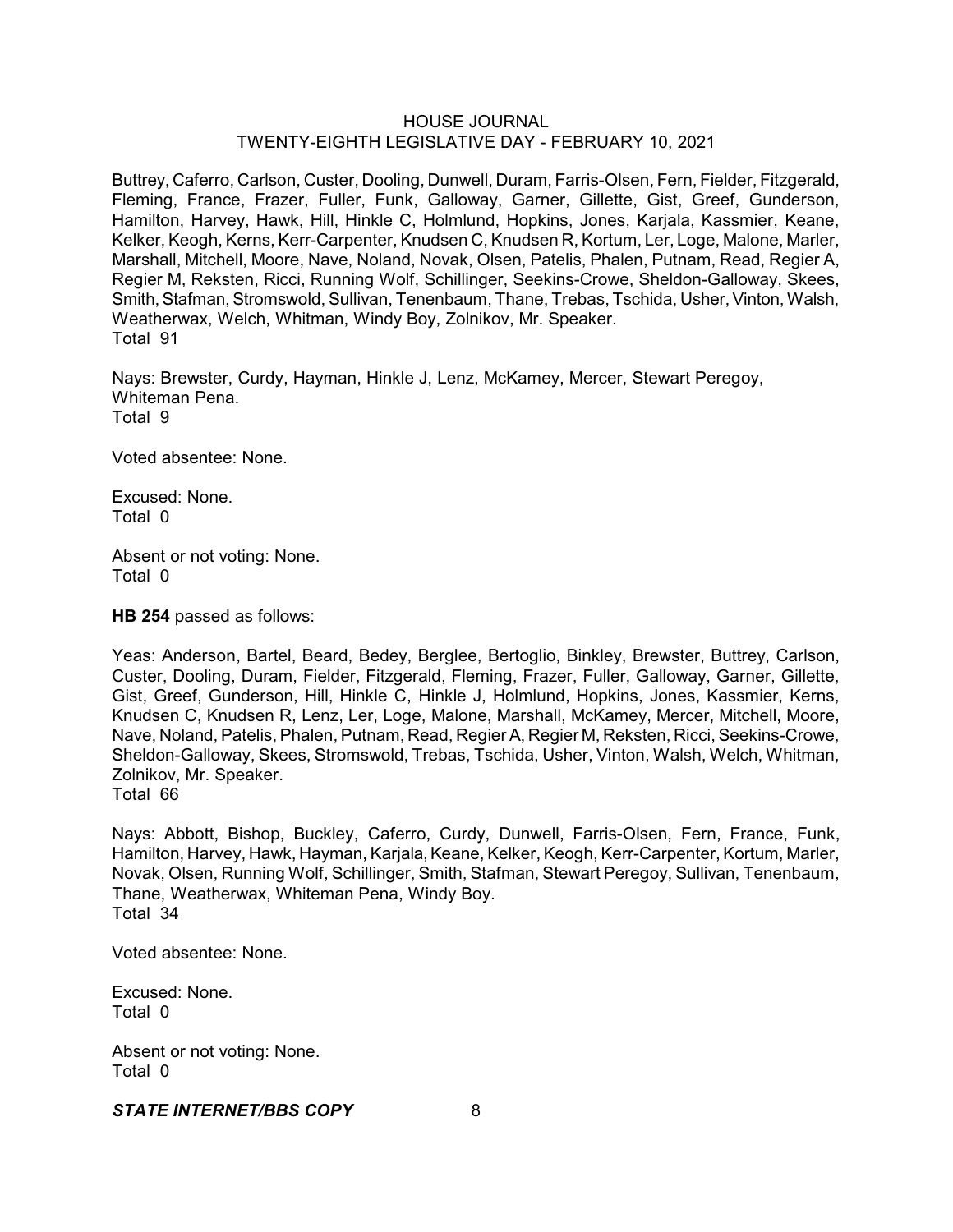**HB 270** passed as follows:

Yeas: Abbott, Anderson, Bartel, Beard, Bedey, Berglee, Bertoglio, Binkley, Bishop, Brewster, Buckley, Buttrey, Caferro, Carlson, Curdy, Custer, Dooling, Dunwell, Duram, Farris-Olsen, Fern, Fielder, Fitzgerald, Fleming, France, Frazer, Fuller, Funk, Galloway, Garner, Gillette, Gist, Greef, Gunderson, Hamilton, Harvey, Hawk, Hayman, Hill, Hinkle C, Hinkle J, Holmlund, Hopkins, Jones, Karjala, Kassmier, Keane, Kelker, Keogh, Kerns, Kerr-Carpenter, Knudsen C, Knudsen R, Kortum, Lenz, Ler, Loge, Malone, Marler, Marshall, McKamey, Mercer, Mitchell, Moore, Nave, Noland, Novak, Olsen, Patelis, Phalen, Putnam, Read, Regier A, Regier M, Reksten, Ricci, Running Wolf, Schillinger, Seekins-Crowe, Sheldon-Galloway, Skees, Smith, Stafman, Stewart Peregoy, Stromswold, Sullivan, Tenenbaum, Thane, Trebas, Tschida, Usher, Vinton, Walsh, Weatherwax, Welch, Whiteman Pena, Whitman, Windy Boy, Zolnikov, Mr. Speaker. Total 100

Nays: None. Total 0

Voted absentee: None.

Excused: None. Total 0

Absent or not voting: None. Total 0

## **SECOND READING OF BILLS (COMMITTEE OF THE WHOLE)**

Majority Leader Vinton moved the House resolve itself into a Committee of the Whole for consideration of business on second reading. Motion carried. Representative R. Knudsen in the chair.

Mr. Speaker: We, your Committee of the Whole, having had under consideration business on second reading, recommend as follows:

**SB 47** - Majority Leader Vinton moved consideration of **SB 47** be passed for the day. Without objection, so ordered.

**HB 208** - Representative Gillette moved **HB 208** do pass. Motion carried as follows:

Yeas: Anderson, Bartel, Beard, Bedey, Berglee, Bertoglio, Binkley, Brewster, Buttrey, Caferro, Carlson, Custer, Dooling, Duram, Fielder, Fitzgerald, Fleming, Frazer, Fuller, Galloway, Garner, Gillette, Gist, Greef, Gunderson, Hill, Hinkle C, Hinkle J, Holmlund, Hopkins, Jones, Kassmier, Kerns, Knudsen C, Knudsen R, Lenz, Ler, Loge, Malone, Marshall, McKamey, Mercer, Mitchell, Moore, Nave, Noland, Patelis, Phalen, Putnam, Read, Regier A, Regier M, Reksten, Ricci,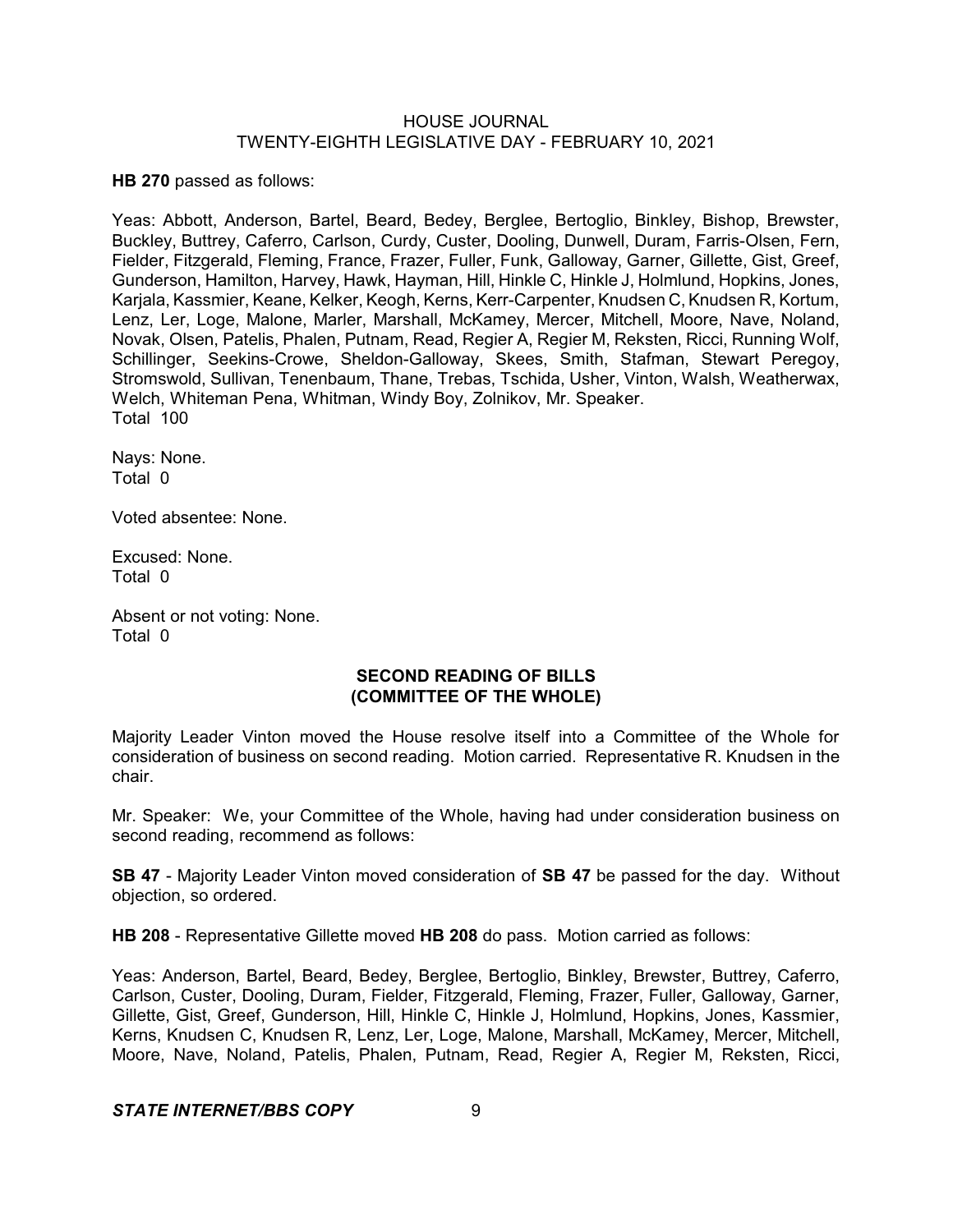Schillinger, Seekins-Crowe, Sheldon-Galloway, Skees, Stafman, Stromswold, Trebas, Tschida, Usher, Vinton, Walsh, Whitman, Zolnikov, Mr. Speaker. Total 68

Nays: Abbott, Bishop, Buckley, Curdy, Dunwell, Farris-Olsen, Fern, France, Funk, Hamilton, Harvey, Hawk, Hayman, Karjala, Keane, Kelker, Keogh, Kerr-Carpenter, Kortum, Marler, Novak, Olsen, Running Wolf, Smith, Stewart Peregoy, Sullivan, Tenenbaum, Thane, Weatherwax, Whiteman Pena, Windy Boy. Total 31

Voted absentee: None.

Excused: None. Total 0

Absent or not voting: Welch. Total 1

**HB 224** - Representative Fielder moved **HB 224** do pass. Motion carried as follows:

Yeas: Anderson, Bartel, Beard, Bedey, Berglee, Bertoglio, Binkley, Brewster, Buttrey, Carlson, Custer, Dooling, Duram, Fielder, Fitzgerald, Fleming, Frazer, Fuller, Galloway, Garner, Gillette, Gist, Greef, Gunderson, Harvey, Hill, Hinkle C, Hinkle J, Holmlund, Hopkins, Jones, Kassmier, Keane, Kerns, Knudsen C, Knudsen R, Lenz, Ler, Loge, Malone, Marshall, McKamey, Mercer, Mitchell, Moore, Nave, Noland, Novak, Patelis, Phalen, Read, Regier A, Regier M, Reksten, Ricci, Schillinger, Seekins-Crowe, Sheldon-Galloway, Skees, Stromswold, Trebas, Tschida, Usher, Vinton, Walsh, Whitman, Zolnikov, Mr. Speaker. Total 68

Nays: Abbott, Bishop, Buckley, Caferro, Curdy, Dunwell, Farris-Olsen, Fern, France, Funk, Hamilton, Hawk, Hayman, Karjala, Kelker, Keogh, Kerr-Carpenter, Kortum, Marler, Olsen, Putnam, Running Wolf, Smith, Stafman, Stewart Peregoy, Sullivan, Tenenbaum, Thane, Weatherwax, Welch, Whiteman Pena, Windy Boy. Total 32

Voted absentee: None.

Excused: None. Total 0

Absent or not voting: None. Total 0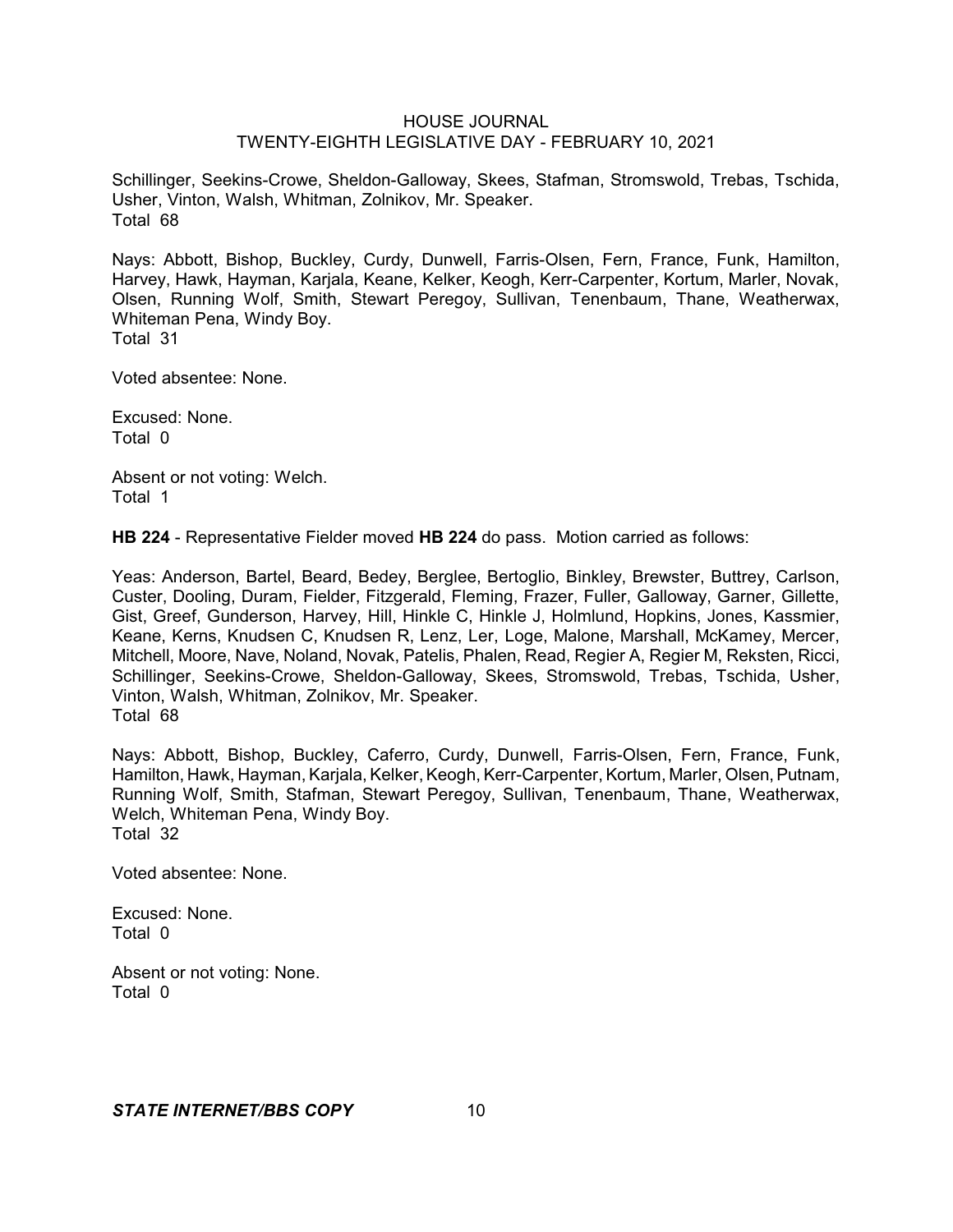**HB 225** - Representative Fielder moved **HB 225** do pass. Motion carried as follows:

Yeas: Anderson, Bartel, Beard, Bedey, Berglee, Bertoglio, Binkley, Brewster, Buttrey, Carlson, Custer, Dooling, Duram, Fielder, Fitzgerald, Fleming, Frazer, Fuller, Galloway, Garner, Gillette, Gist, Greef, Gunderson, Harvey, Hill, Hinkle C, Hinkle J, Holmlund, Hopkins, Jones, Kassmier, Keane, Kerns, Knudsen C, Knudsen R, Lenz, Ler, Loge, Malone, Marshall, McKamey, Mercer, Mitchell, Moore, Nave, Noland, Novak, Patelis, Phalen, Read, Regier A, Regier M, Reksten, Ricci, Schillinger, Seekins-Crowe, Sheldon-Galloway, Skees, Stromswold, Trebas, Tschida, Usher, Vinton, Walsh, Welch, Whitman, Zolnikov, Mr. Speaker. Total 69

Nays: Abbott, Bishop, Buckley, Caferro, Curdy, Dunwell, Farris-Olsen, Fern, France, Funk, Hamilton, Hawk, Hayman, Karjala, Kelker, Keogh, Kerr-Carpenter, Kortum, Marler, Olsen, Putnam, Running Wolf, Smith, Stafman, Stewart Peregoy, Sullivan, Tenenbaum, Thane, Weatherwax, Whiteman Pena, Windy Boy. Total 31

Voted absentee: None.

Excused: None. Total 0

Absent or not voting: None. Total 0

**HB 242** - Representative C. Hinkle moved **HB 242** do pass. Motion carried as follows:

Yeas: Anderson, Bartel, Bedey, Berglee, Bertoglio, Binkley, Brewster, Buttrey, Carlson, Custer, Dooling, Duram, Fielder, Fitzgerald, Fleming, Frazer, Fuller, Galloway, Garner, Gillette, Gist, Greef, Gunderson, Hawk, Hill, Hinkle C, Hinkle J, Holmlund, Hopkins, Jones, Kassmier, Kerns, Knudsen C, Knudsen R, Lenz, Ler, Loge, Malone, Marshall, McKamey, Mercer, Mitchell, Moore, Nave, Noland, Patelis, Phalen, Read, Regier A, Regier M, Reksten, Ricci, Schillinger, Seekins-Crowe, Sheldon-Galloway, Skees, Stromswold, Trebas, Tschida, Usher, Vinton, Walsh, Welch, Whitman, Zolnikov, Mr. Speaker. Total 66

Nays: Abbott, Beard, Bishop, Buckley, Caferro, Curdy, Dunwell, Farris-Olsen, Fern, France, Funk, Hamilton, Harvey, Hayman, Karjala, Keane, Kelker, Keogh, Kerr-Carpenter, Kortum, Marler, Novak, Olsen, Putnam, Running Wolf, Smith, Stafman, Stewart Peregoy, Sullivan, Tenenbaum, Thane, Weatherwax, Whiteman Pena, Windy Boy. Total 34

Voted absentee: None.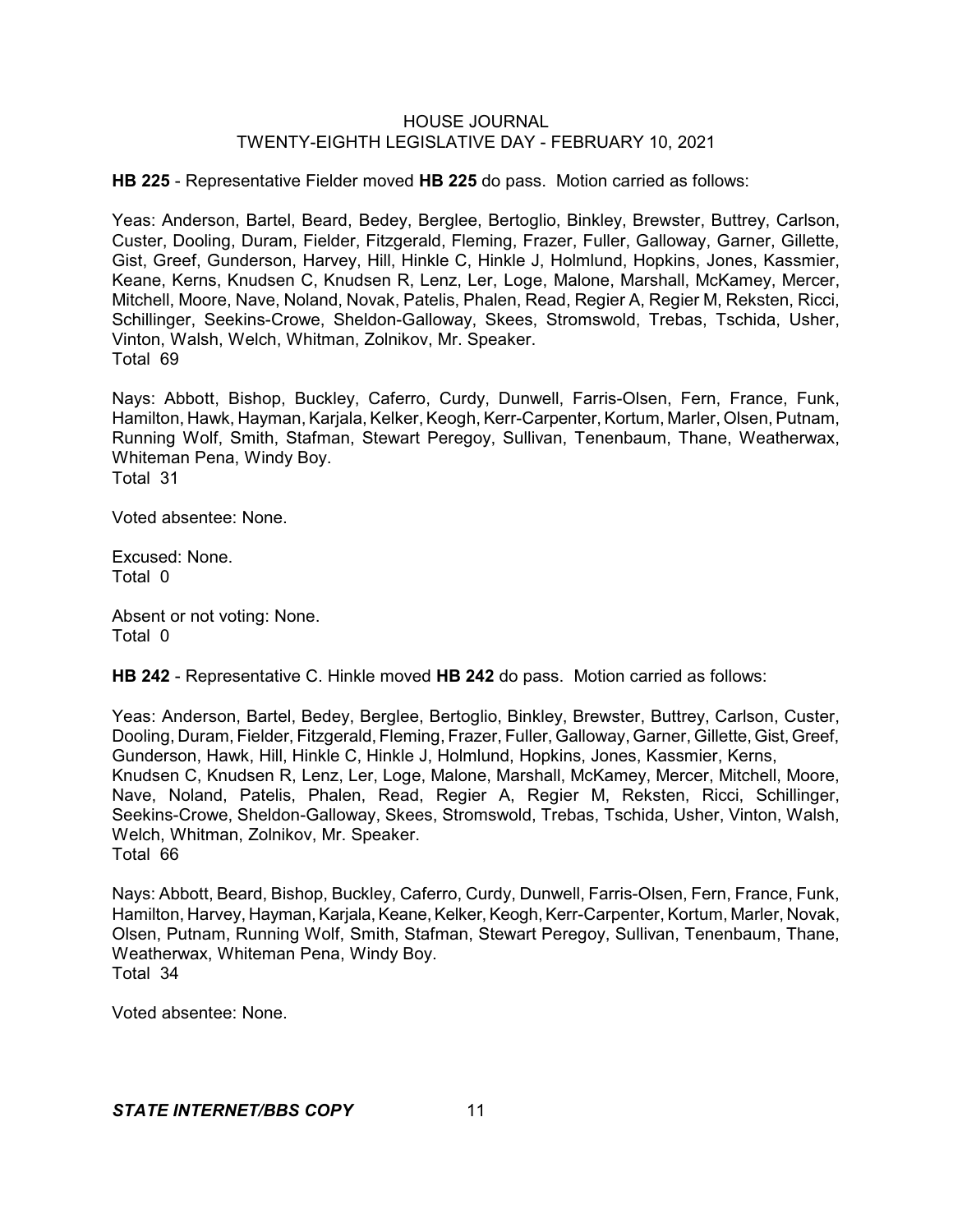Excused: None. Total 0

Absent or not voting: None. Total 0

**HB 262** - Representative Farris-Olsen moved **HB 262** do pass. Motion **failed** as follows:

Yeas: Abbott, Bedey, Bishop, Buckley, Caferro, Curdy, Custer, Dunwell, Farris-Olsen, Fern, France, Funk, Hamilton, Harvey, Hawk, Hayman, Karjala, Keane, Kelker, Keogh, Kerr-Carpenter, Kortum, Marler, Novak, Olsen, Reksten, Running Wolf, Smith, Stafman, Stewart Peregoy, Stromswold, Sullivan, Tenenbaum, Thane, Walsh, Weatherwax, Whiteman Pena, Windy Boy. Total 38

Nays: Anderson, Bartel, Beard, Berglee, Bertoglio, Binkley, Brewster, Buttrey, Carlson, Dooling, Duram, Fielder, Fitzgerald, Fleming, Frazer, Fuller, Galloway, Garner, Gillette, Gist, Greef, Gunderson, Hill, Hinkle C, Hinkle J, Holmlund, Hopkins, Jones, Kassmier, Kerns, Knudsen C, Knudsen R, Lenz, Ler, Loge, Malone, Marshall, McKamey, Mercer, Mitchell, Moore, Nave, Noland, Patelis, Phalen, Putnam, Read, Regier A, Regier M, Ricci, Schillinger, Seekins-Crowe, Sheldon-Galloway, Skees, Trebas, Tschida, Usher, Vinton, Welch, Whitman, Zolnikov, Mr. Speaker. Total 62

Voted absentee: None.

Excused: None. Total 0

Absent or not voting: None. Total 0

**HB 263** - Representative Farris-Olsen moved **HB 263** do pass. Motion **failed** as follows:

Yeas: Abbott, Bedey, Bishop, Buckley, Caferro, Carlson, Curdy, Custer, Dunwell, Farris-Olsen, Fern, France, Funk, Garner, Hamilton, Harvey, Hawk, Hayman, Karjala, Keane, Kelker, Keogh, Kerr-Carpenter, Kortum, Marler, Novak, Olsen, Putnam, Read, Running Wolf, Smith, Stafman, Stewart Peregoy, Sullivan, Tenenbaum, Thane, Walsh, Weatherwax, Whiteman Pena, Windy Boy. Total 40

Nays: Anderson, Bartel, Beard, Berglee, Bertoglio, Binkley, Brewster, Buttrey, Dooling, Duram, Fielder, Fitzgerald, Fleming, Frazer, Fuller, Galloway, Gillette, Gist, Greef, Gunderson, Hill, Hinkle C, Hinkle J, Holmlund, Hopkins, Jones, Kassmier, Kerns, Knudsen C, Knudsen R, Lenz, Ler, Loge, Malone, Marshall, McKamey, Mercer, Mitchell, Moore, Nave, Noland, Patelis, Phalen, Regier A,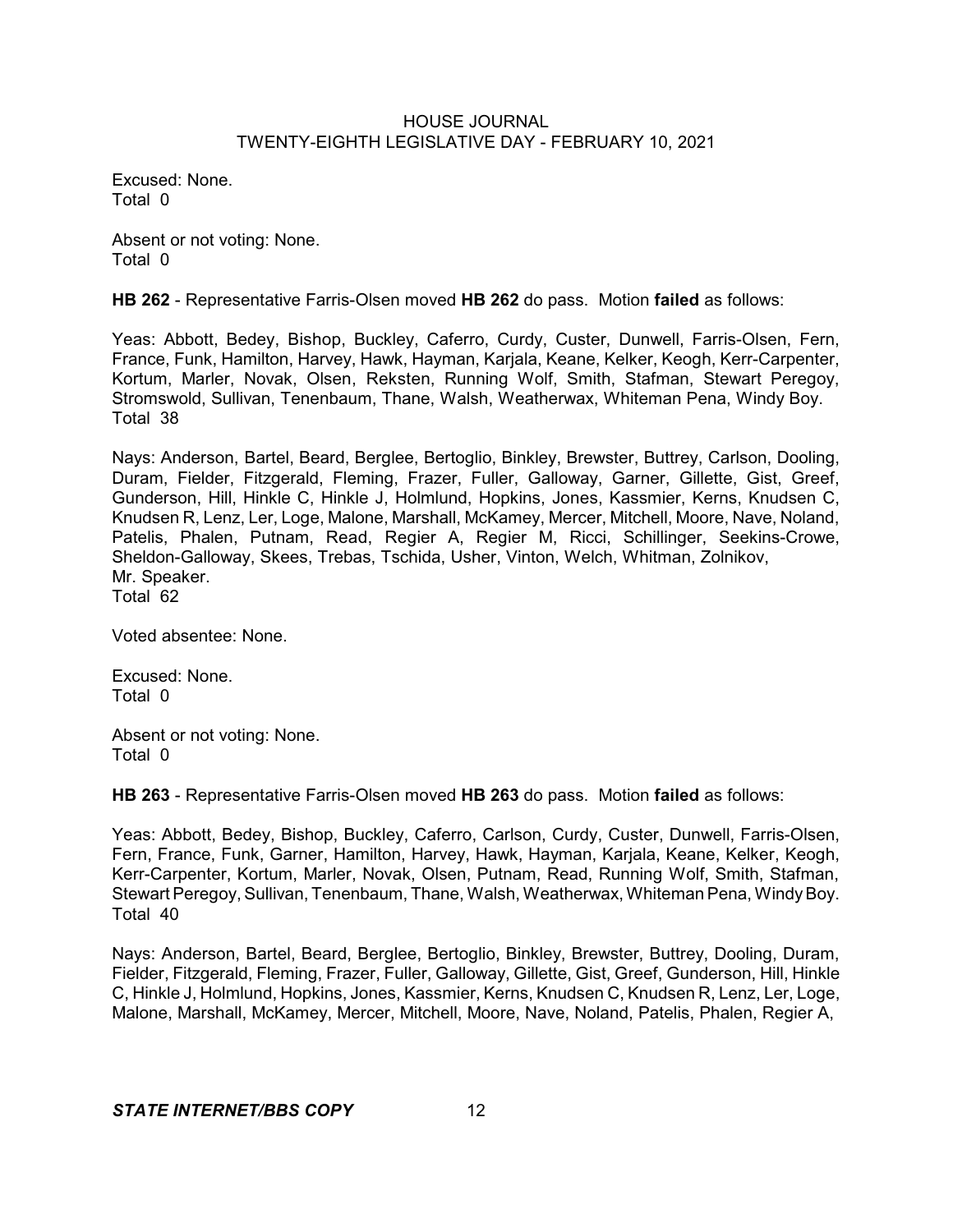Regier M, Reksten, Ricci, Schillinger, Seekins-Crowe, Sheldon-Galloway, Skees, Stromswold, Trebas, Tschida, Usher, Vinton, Welch, Whitman, Zolnikov, Mr. Speaker. Total 60

Voted absentee: None.

Excused: None. Total 0

Absent or not voting: None. Total 0

**SB 27** - Representative Malone moved **SB 27** be concurred in. Motion carried as follows:

Yeas: Abbott, Anderson, Bartel, Beard, Bedey, Berglee, Bertoglio, Binkley, Bishop, Brewster, Buckley, Buttrey, Caferro, Carlson, Curdy, Custer, Dooling, Dunwell, Duram, Farris-Olsen, Fern, Fielder, Fitzgerald, Fleming, France, Frazer, Fuller, Funk, Galloway, Garner, Gillette, Gist, Greef, Gunderson, Harvey, Hawk, Hayman, Hill, Hinkle C, Hinkle J, Holmlund, Hopkins, Jones, Karjala, Kassmier, Keane, Kelker, Keogh, Kerns, Kerr-Carpenter, Knudsen C, Knudsen R, Kortum, Lenz, Ler, Loge, Malone, Marler, Marshall, McKamey, Mercer, Mitchell, Moore, Nave, Noland, Novak, Olsen, Patelis, Phalen, Putnam, Read, Regier A, Regier M, Reksten, Ricci, Running Wolf, Schillinger, Seekins-Crowe, Sheldon-Galloway, Skees, Smith, Stafman, Stewart Peregoy, Stromswold, Sullivan, Tenenbaum, Thane, Trebas, Tschida, Usher, Vinton, Walsh, Weatherwax, Welch, Whitman, Zolnikov, Mr. Speaker. Total 97

Nays: Hamilton, Whiteman Pena, Windy Boy. Total 3

Voted absentee: None.

Excused: None. Total 0

Absent or not voting: None. Total 0

**SB 31** - Representative Lenz moved **SB 31** be concurred in. Motion carried as follows:

Yeas: Abbott, Anderson, Bartel, Beard, Bedey, Berglee, Bertoglio, Binkley, Bishop, Brewster, Buckley, Buttrey, Caferro, Carlson, Curdy, Custer, Dooling, Dunwell, Duram, Farris-Olsen, Fern, Fielder, Fitzgerald, Fleming, France, Frazer, Fuller, Funk, Galloway, Garner, Gillette, Gist, Greef, Gunderson, Hamilton, Harvey, Hawk, Hayman, Hill, Hinkle C, Hinkle J, Holmlund, Hopkins, Jones, Kassmier, Keane, Kelker, Keogh, Kerns, Kerr-Carpenter, Knudsen C, Knudsen R, Kortum, Lenz, Ler, Loge, Malone, Marler, Marshall, McKamey, Mercer, Mitchell, Moore, Nave, Noland, Novak,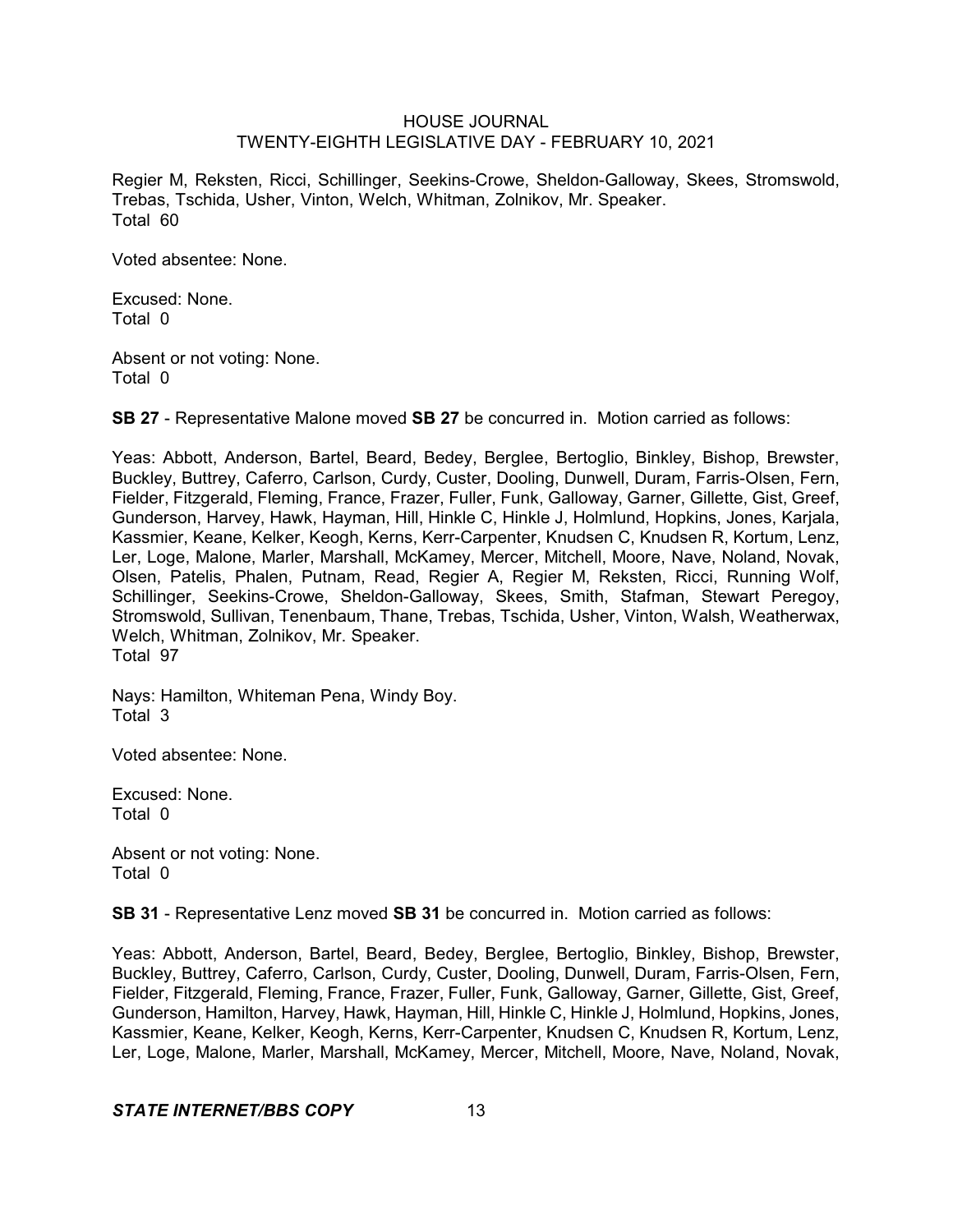Olsen, Patelis, Phalen, Putnam, Read, Regier A, Regier M, Reksten, Ricci, Running Wolf, Schillinger, Seekins-Crowe, Sheldon-Galloway, Skees, Smith, Stafman, Stewart Peregoy, Stromswold, Sullivan, Tenenbaum, Thane, Trebas, Tschida, Usher, Vinton, Walsh, Weatherwax, Welch, Whiteman Pena, Whitman, Windy Boy, Zolnikov, Mr. Speaker. Total 99

Nays: None. Total 0

Voted absentee: None.

Excused: None. Total 0

Absent or not voting: Karjala. Total 1

**SB 61** - Representative Novak moved **SB 61** be concurred in. Motion carried as follows:

Yeas: Abbott, Anderson, Bartel, Beard, Bedey, Berglee, Bertoglio, Binkley, Bishop, Brewster, Buckley, Buttrey, Caferro, Carlson, Curdy, Custer, Dooling, Dunwell, Duram, Farris-Olsen, Fern, Fielder, Fitzgerald, Fleming, France, Frazer, Fuller, Funk, Galloway, Garner, Gillette, Gist, Greef, Gunderson, Hamilton, Harvey, Hawk, Hayman, Hill, Hinkle C, Hinkle J, Holmlund, Hopkins, Jones, Karjala, Kassmier, Keane, Kelker, Keogh, Kerns, Kerr-Carpenter, Knudsen C, Knudsen R, Kortum, Lenz, Ler, Loge, Malone, Marler, Marshall, McKamey, Mercer, Mitchell, Moore, Nave, Noland, Novak, Olsen, Patelis, Phalen, Putnam, Read, Regier A, Regier M, Reksten, Ricci, Running Wolf, Schillinger, Seekins-Crowe, Sheldon-Galloway, Skees, Smith, Stafman, Stewart Peregoy, Stromswold, Sullivan, Tenenbaum, Thane, Trebas, Tschida, Usher, Vinton, Walsh, Weatherwax, Welch, Whiteman Pena, Windy Boy, Zolnikov, Mr. Speaker. Total 99

Nays: None. Total 0

Voted absentee: None.

Excused: None. Total 0

Absent or not voting: Whitman. Total 1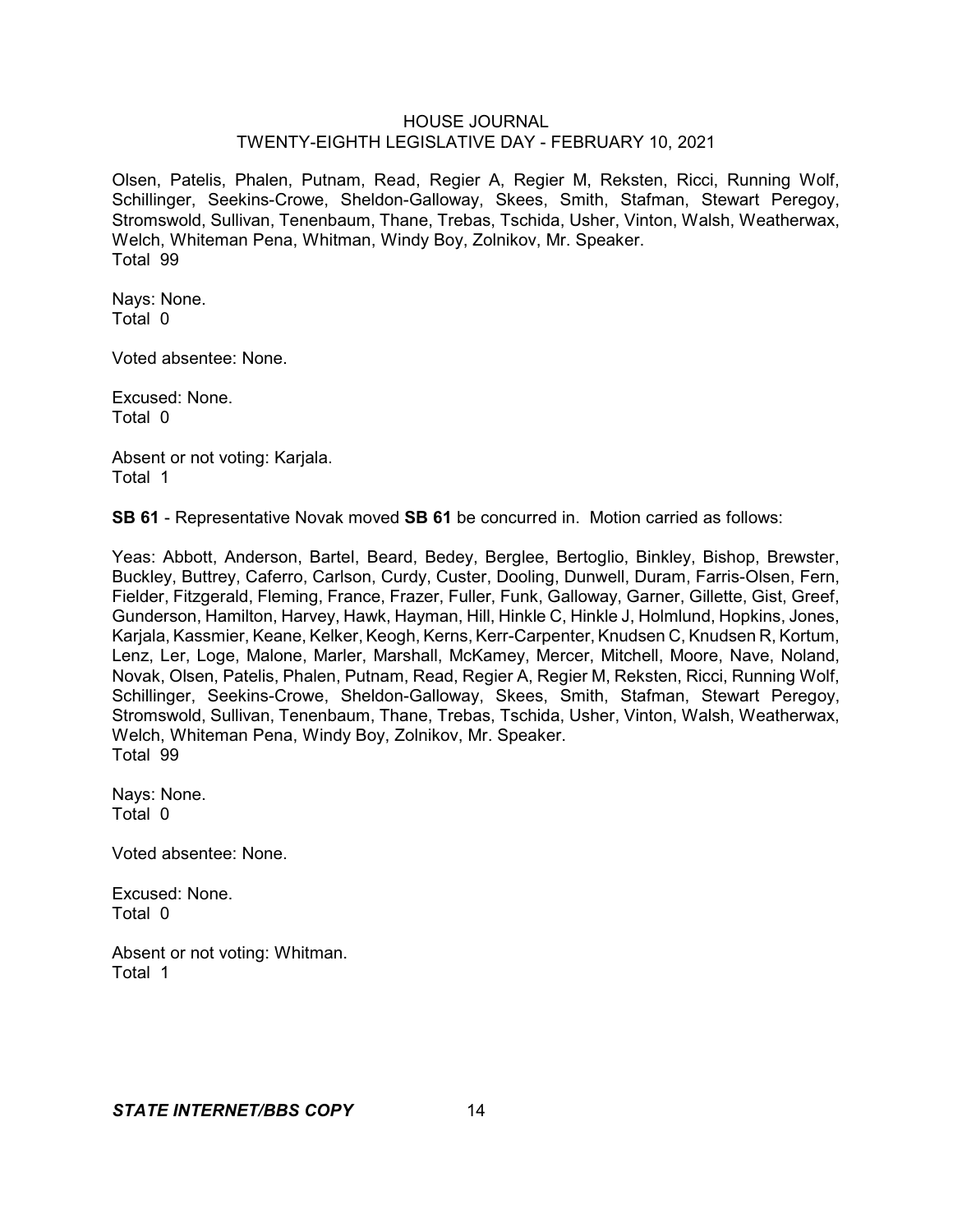**SB 66** - Representative Buttrey moved **SB 66** be concurred in. Motion carried as follows:

Yeas: Abbott, Anderson, Bartel, Beard, Bedey, Berglee, Bertoglio, Binkley, Bishop, Brewster, Buckley, Buttrey, Caferro, Carlson, Curdy, Custer, Dooling, Dunwell, Duram, Farris-Olsen, Fern, Fielder, Fitzgerald, Fleming, France, Frazer, Fuller, Funk, Galloway, Garner, Gillette, Gist, Greef, Gunderson, Hamilton, Harvey, Hawk, Hayman, Hill, Hinkle C, Hinkle J, Holmlund, Hopkins, Jones, Karjala, Kassmier, Keane, Kelker, Keogh, Kerns, Kerr-Carpenter, Knudsen C, Knudsen R, Kortum, Lenz, Ler, Loge, Malone, Marler, Marshall, McKamey, Mercer, Mitchell, Moore, Nave, Noland, Novak, Olsen, Patelis, Phalen, Putnam, Read, Regier A, Regier M, Reksten, Ricci, Running Wolf, Schillinger, Seekins-Crowe, Sheldon-Galloway, Skees, Smith, Stafman, Stewart Peregoy, Stromswold, Sullivan, Tenenbaum, Thane, Trebas, Tschida, Usher, Vinton, Walsh, Weatherwax, Welch, Whiteman Pena, Whitman, Windy Boy, Zolnikov, Mr. Speaker. Total 100

Nays: None. Total 0

Voted absentee: None.

Excused: None. Total 0

Absent or not voting: None. Total 0

Majority Leader Vinton moved the Committee rise and report. Motion carried. Committee arose. House resumed. Mr. Speaker Pro Tempore presiding. Chair R. Knudsen moved the Committee of the Whole report be adopted. Report adopted as follows:

Yeas: Abbott, Bartel, Beard, Bedey, Berglee, Bertoglio, Binkley, Bishop, Brewster, Buckley, Buttrey, Caferro, Carlson, Curdy, Custer, Dooling, Duram, Farris-Olsen, Fern, Fielder, Fitzgerald, Fleming, France, Frazer, Fuller, Funk, Galloway, Garner, Gillette, Gist, Greef, Gunderson, Hamilton, Harvey, Hawk, Hayman, Hill, Hinkle C, Hinkle J, Holmlund, Hopkins, Jones, Karjala, Kassmier, Keane, Kelker, Keogh, Kerns, Kerr-Carpenter, Knudsen C, Kortum, Lenz, Ler, Loge, Malone, Marler, Marshall, McKamey, Mercer, Mitchell, Moore, Nave, Noland, Novak, Patelis, Phalen, Putnam, Read, Regier M, Reksten, Ricci, Running Wolf, Schillinger, Seekins-Crowe, Skees, Smith, Stafman, Stewart Peregoy, Stromswold, Sullivan, Tenenbaum, Thane, Trebas, Tschida, Walsh, Weatherwax, Welch, Whiteman Pena, Whitman, Windy Boy. Total 90

Nays: Sheldon-Galloway, Usher, Vinton, Zolnikov. Total 4

Voted absentee: None.